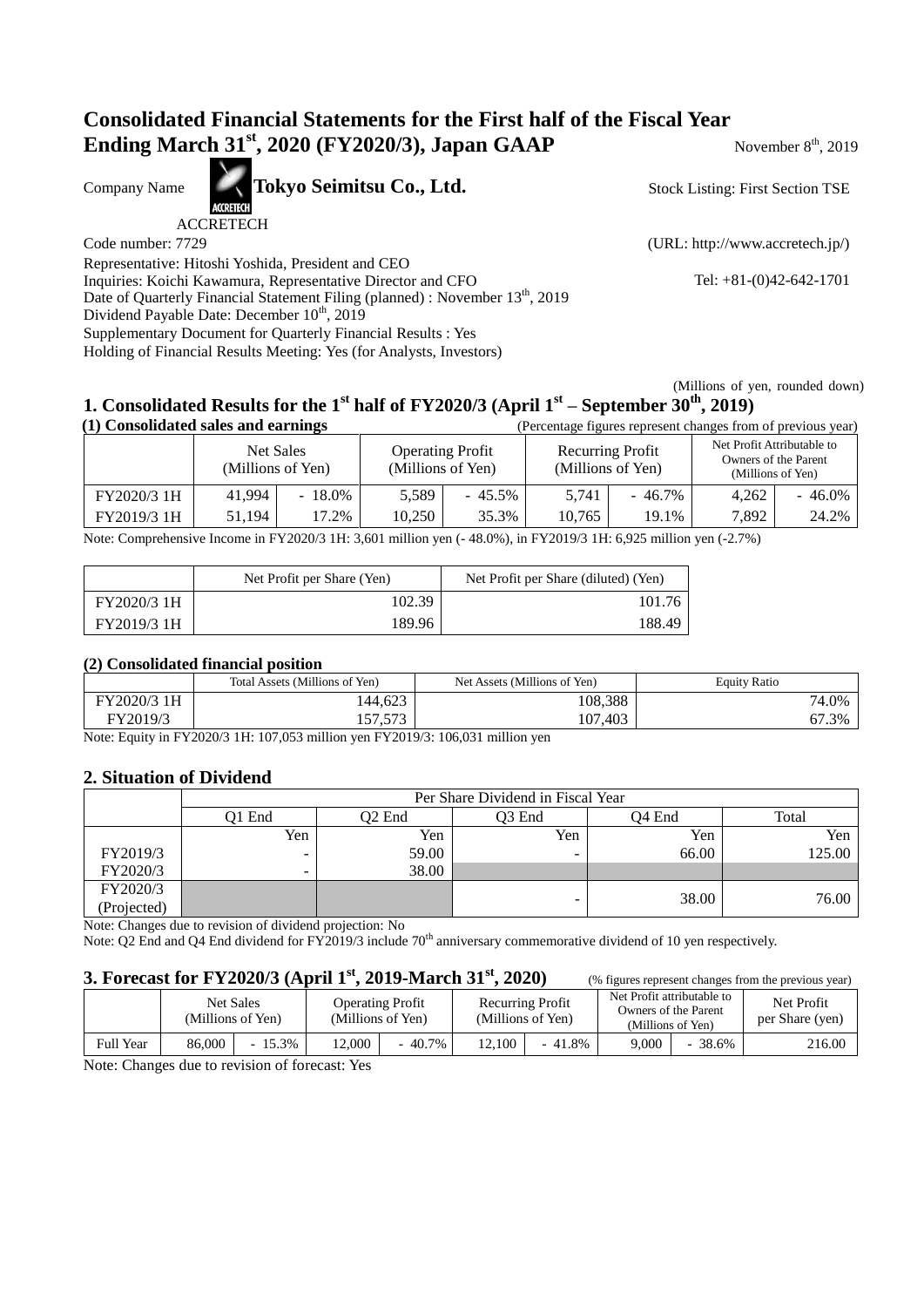### **\* Notes**

- (1) Significant changes in subsidiaries during the term under review: No
- (2) Accounting procedures specific to the preparation of quarterly consolidated financial statements: No

#### (3) Changes in accounting principles, estimates and restatements

- 1) Changes due to revision of accounting standards, etc.: Yes
- 2) Changes other than 1): Yes
- 3) Changes in accounting estimates: No
- 4) Restatement: No

#### (4) Number of shares outstanding (common shares)

|    | Number of shares outstanding at the<br>end of period (including treasury<br>shares): | FY2020/3 1H | 41,669,181 shares | FY2019/3    | 41,598,381 shares |
|----|--------------------------------------------------------------------------------------|-------------|-------------------|-------------|-------------------|
| 2) | Number of treasury shares at the end<br>of period:                                   | FY2020/3 1H | 36,922 shares     | FY2019/3    | 36,791 shares     |
|    | Average Number of shares<br>outstanding during the period:                           | FY2020/3 1H | 41,626,275 shares | FY2019/3 1H | 41,549,492 shares |

#### **\* This consolidated financial statements report is not subject to audit procedures.**

#### **\* Cautionary Statements with respect to Forward-looking Statements**

All forecasts and other forward-looking statements in this document are based on information currently available to the Company and assumptions that the Company considers reasonable. Various uncertainties could cause actual results to significantly differ from these forecasts. Please refer to supplementary statement.

## **\* Cautionary Statements with respect to the translation of the document**

This document has been translated from the Japanese original for reference purposes only. In the event of any discrepancy between this translated document and the Japanese original, the original shall prevail. The Company assumes no responsibility for this translation or for direct, indirect or any other forms of damages arising from the translation.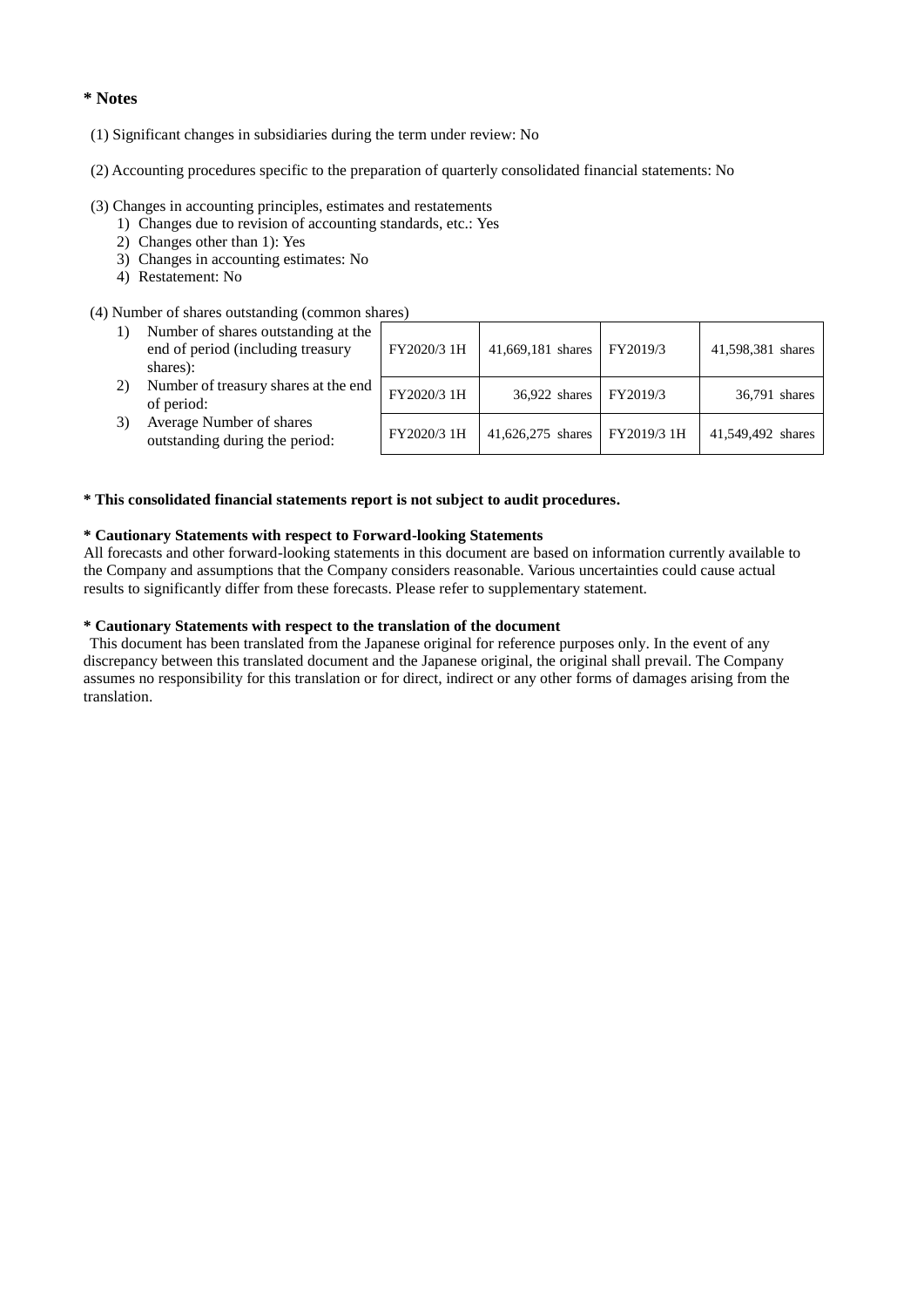## **Contents of supplementary statement**

|    | (2) |  |
|----|-----|--|
|    | (3) |  |
| 2. |     |  |
|    |     |  |
|    | (2) |  |
|    | (3) |  |
|    | (4) |  |
|    |     |  |
|    |     |  |
|    |     |  |
|    |     |  |
|    |     |  |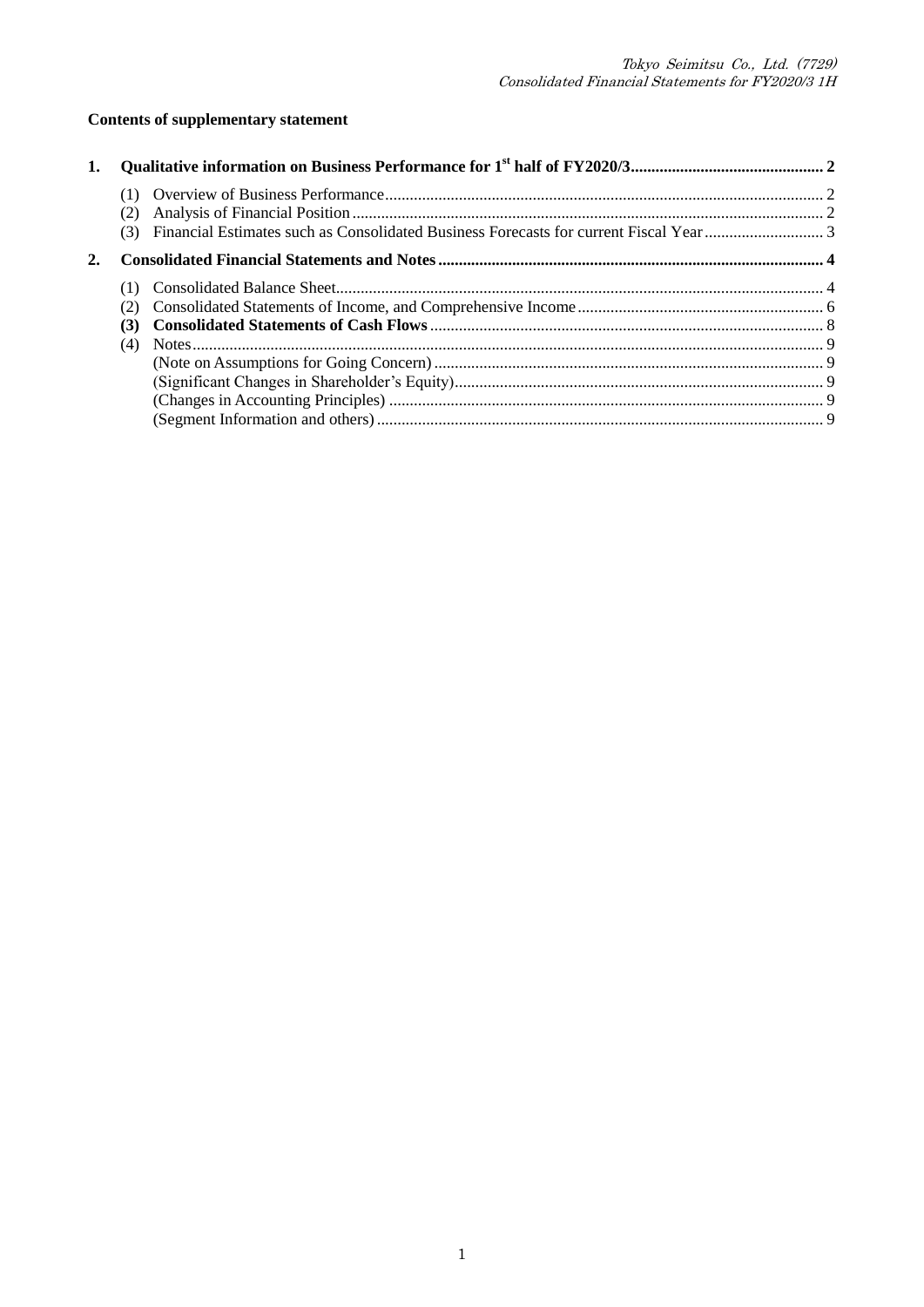# **1. Qualitative information on Business Performance for 1 st half of FY2020/3**

## **(1) Overview of Business Performance**

In the first half of the Fiscal Year ending March, 2020 (FY2020/3), while the US economy remained steady, worldwide, economies faced great uncertainties arising from the trade conflict between the USA and China, the Chinese economic slowdown, exports downturn from Japan, withdrawal of the United Kingdom from the EU, and multiple geographical risks.

Under these business conditions, Consolidated Orders in the accumulated  $2^{nd}$  quarter (1<sup>st</sup> half) of Fiscal Year 2020/3 (April 1<sup>st</sup>, - September 30<sup>th</sup>, 2019) were ¥38.293 billion (down 33.0% YoY), Sales were ¥41.994 billion (down 18.0% YoY), Operating Profit was ¥5.589 billion (down 45.5% YoY), Recurring Profit was ¥5.741 billion (down 46.7% YoY) and Net Profit Attributable to Owners of the Parent was ¥4.262billion (down 46.0% YoY).

Business results during the term in each segment were as follows.

#### **[Semiconductor Production Equipment (SPE) Segment]**

In the SPE business segment, even though in China, new semiconductor and electric components companies are rapidly expanding and the demand for logic devices related to 5G, power devices and sensors is relatively high, overall investment were sluggish represented by slowdown in memory device investment for Data center and a conservative investment stance by trade conflict toward overall Semiconductor devices and Electric components. Flowing from this, the Company preceded cancellation of certain orders with significantly extended roll-in dates. Therefore Orders have decreased YoY, however, there are signs that the slump has bottomed out in 4<sup>th</sup> quarter of FY2019/3.

Orders for our SPE segment in the same period was ¥22.872 billion (down 42.4% YoY), Sales was ¥27.551billion (down 23.1% YoY), and Operating Profit was ¥3.757 billion (down 45.1% YoY).

#### **[Metrology Equipment Segment]**

In the Metrology Equipment segment, in addition to the postponement and review of capital investment in the Automotive industry, which is the major user of our products in this segment, the demand in overall manufacturing showed a slowdown such as lower demand in the machine tools sector. Under these business conditions, both Orders and Sales in the Metrology segment decreased YoY. Also, in addition to the sales decrease, the Operating Profit decreased YoY due to additional R&D and renovation expenses for Charge / discharge test systems for upcoming EV demands and expenses associated with retirement benefits in a consolidated subsidiary.

As a result, Orders in our Metrology Equipment segment in the same period was ¥15.421 billion (down 11.8% YoY), Sales was ¥14.443 billion (down 6.1% YoY) and Operating Profit was ¥1.831 million (down 46.2% YoY).

## **(2) Analysis of Financial Position**

#### **(A) Assets, Liabilities and Net Assets**

Total Assets as of September 30<sup>th</sup>, 2019 amounted to ¥144.623 billion, a decrease of ¥12.950 billion from the end of FY2019/3. The major factors behind this change include decreases in Notes and accounts receivable (including electronically recorded monetary claims) of ¥9.031 billion, Cash and cash equivalents of ¥4.803 billion, Accrued consumption tax of ¥1.274 billion, and an increase in Construction in process account of ¥1.250 billion.

Total Liabilities as of September 30<sup>th</sup>, 2019 decreased by ¥13.934 billion to ¥36.234 billion from the end of FY2019/3. This was mainly from decreases in Notes and accounts payable (including electronically recorded obligations-operating) of ¥10.789 billion, Income taxes payable of ¥2.633 billion and Long-term debt of ¥1.000 billion. Decreases in Cash and cash equivalents, and Notes and accounts payable include adjustments to reflect that the final day of FY2019/3 was a non-business day.

Net Assets as of September 30<sup>th</sup>, 2019 increased by ¥984 million and totaled ¥108.388 billion and, the Equity Ratio became 74.0%.

#### **(B) Overview of Cash Flows**

Cash and cash equivalents amounted to ¥36.574 billion, a decrease of ¥4.715 billion from the end of FY2019/3. The status of cash flows during the period and factors behind them are given below.

(Cash flows from operating activities)

Net cash earned from operating activities was ¥2.157 billion, mainly due to decreases in Notes and accounts payable of ¥10.596 billion and in Notes and accounts receivable of ¥8.759 million, Profit before income taxes and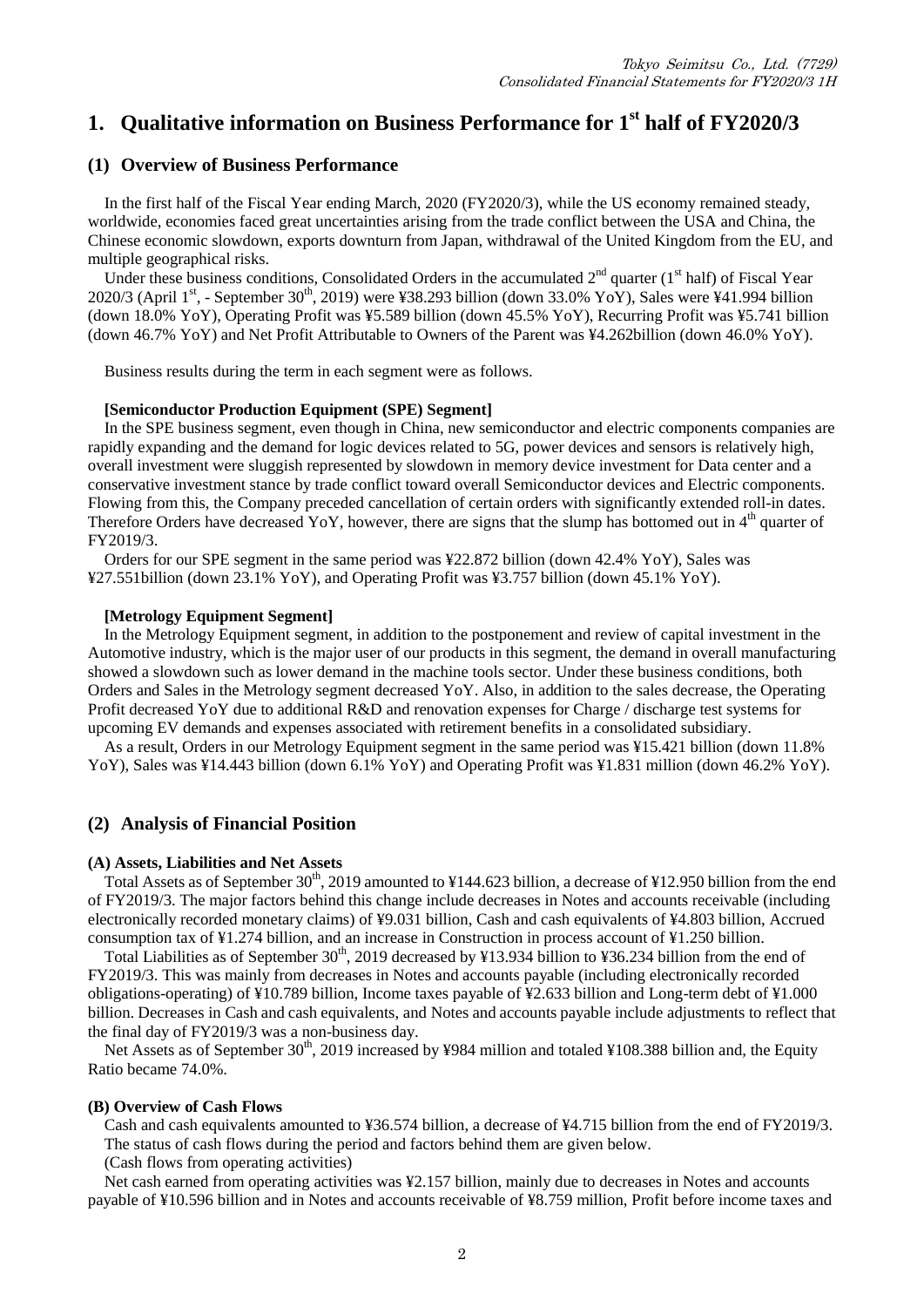minority interests of ¥5.754 billion, Depreciation and amortization of ¥1.633 billion, and Payment of income taxes of ¥4.131 billion.

(Cash flows from investing activities)

Net cash used in investment activities was ¥2.789 billion, mainly reflected by Purchase of tangible fixed assets of ¥2.240 billion and Purchase of intangible fixed assets of ¥749 million.

(Cash flows from financing activities)

Net cash used in financing activities came to ¥3.786 billion. The major elements of this were Payment of dividends of ¥2.743 and Repayment of long-term debt ¥1.000 billion.

## **(3) Financial Estimates such as Consolidated Business Forecasts for current Fiscal Year**

SPE business results is mostly on-track, however, Metrology Segment business results is lower than anticipated due to conservative investment stance in Automotive industry and Machine tool industry that are the major users of our products in the segment.

The Company has revised its business forecasts previously announced on Aug. 9<sup>th</sup>, 2019, based on the recent situation.

|                          | Net Sales<br>(Millions of Yen) | <b>Operating Income</b><br>(Millions of Yen) | Ordinary Income<br>(Millions of Yen) | Net Income<br>Attributable to<br>Owners of the Parent<br>(Millions of Yen) | Net Income per<br>share (Yen) |
|--------------------------|--------------------------------|----------------------------------------------|--------------------------------------|----------------------------------------------------------------------------|-------------------------------|
| <b>Previous Forecast</b> | 88,000                         | 12,500                                       | 12,500                               | 9.000                                                                      | 216.00                        |
| <b>Revised Forecast</b>  | 86,000                         | 12,000                                       | 12,100                               | 9,000                                                                      | 216.00                        |
| Change                   | $-2,000$                       | $-500$                                       | $-500$                               |                                                                            |                               |
| Change ratio $(\%)$      | $-2.3\%$                       | $-4.0\%$                                     | $-3.2\%$                             | $0.0\%$                                                                    |                               |

There are no revisions to the dividend forecast.

Note: The forecasts contain forward-looking statements based on information available to the management at the time of this announcement that it has judged to be rational, including such factors as economic conditions in Japan and other countries or fluctuations in exchange rates, which may affect the Company's performance. These forecasts are subject to a number of risks and uncertainties, including market conditions, competition, and new product releases. Accordingly, actual results may differ materially from those projected in this earnings summary.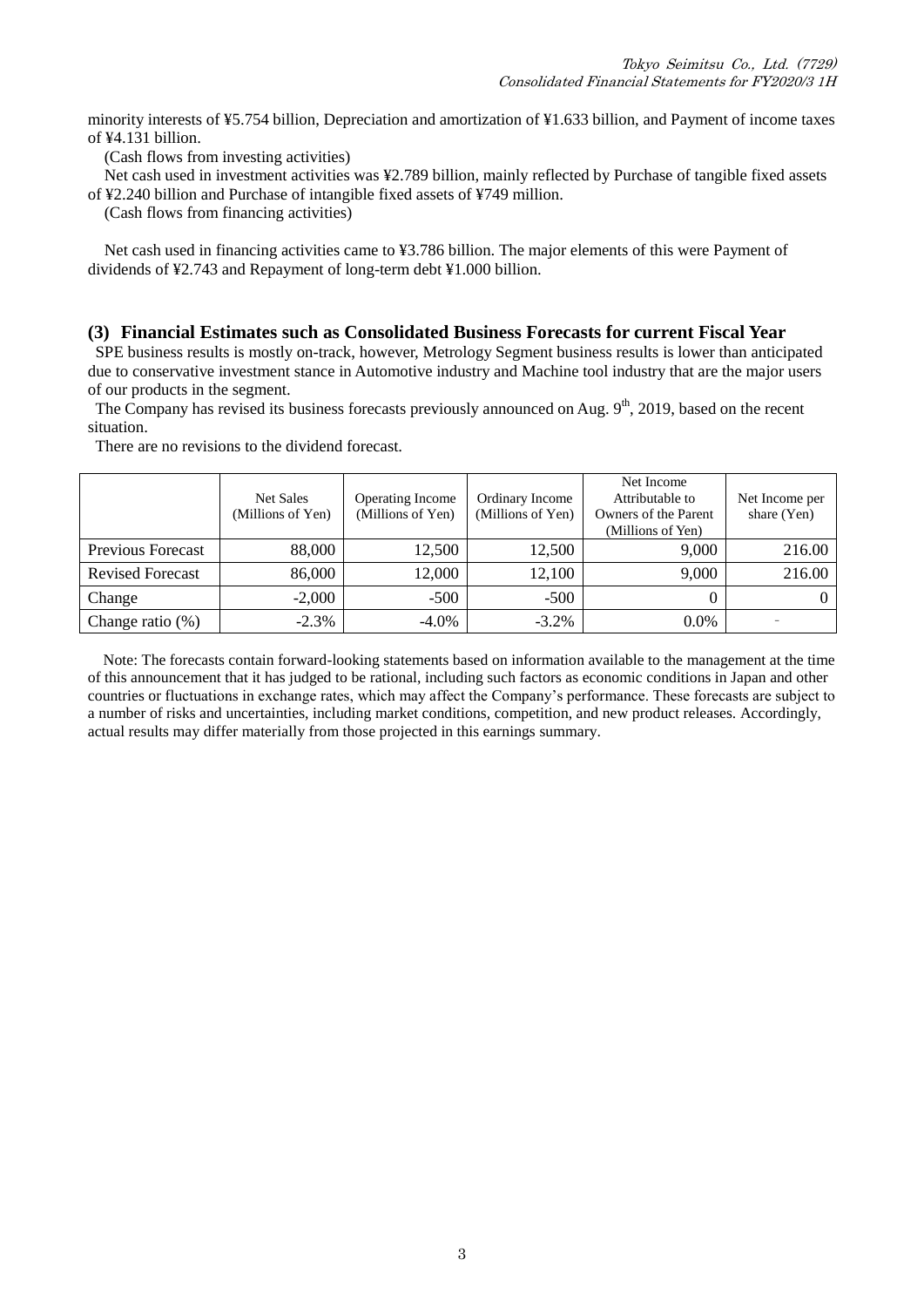# **2. Consolidated Financial Statements and Notes**

## **(1) Consolidated Balance Sheet**

|                                         |                                          | (Millions of Yen)                               |
|-----------------------------------------|------------------------------------------|-------------------------------------------------|
|                                         | <b>FY2019/3</b><br>(March $31st$ , 2019) | <b>FY2020/3 1H</b><br>(September $30th$ , 2019) |
| <b>ASSETS</b>                           |                                          |                                                 |
| <b>Current Assets</b>                   |                                          |                                                 |
| Cash and cash equivalents               | 41,518                                   | 36,714                                          |
| Notes and accounts receivable           | 29,230                                   | 22,442                                          |
| Electronically recorded monetary claims | 6,915                                    | 4,672                                           |
| Merchandise and finished goods          | 1,830                                    | 2,009                                           |
| Work in progress                        | 19,999                                   | 18,913                                          |
| Raw materials and supplies              | 8,165                                    | 8,814                                           |
| Others                                  | 2,510                                    | 1,843                                           |
| Allowance for doubtful accounts         | $-75$                                    | $-47$                                           |
| Total current assets                    | 110,094                                  | 95,362                                          |
| <b>Fixed Assets</b>                     |                                          |                                                 |
| Tangible fixed assets                   |                                          |                                                 |
| Building and structures(net)            | 15,407                                   | 15,115                                          |
| Others(net)                             | 17,739                                   | 19,849                                          |
| <b>Total Tangible Fixed Assets</b>      | 33,147                                   | 34,965                                          |
| <b>Intangible Fixed Assets</b>          |                                          |                                                 |
| Goodwill                                | 82                                       | 48                                              |
| Others                                  | 3,691                                    | 4,209                                           |
| <b>Total Intangible Fixed Assets</b>    | 3,773                                    | 4,258                                           |
| Investments and other assets            |                                          |                                                 |
| Others                                  | 10,557                                   | 10,036                                          |
| Allowance for doubtful accounts         | $-0$                                     |                                                 |
| Total Investments and other assets      | 10,557                                   | 10,036                                          |
| <b>Total Fixed Assets</b>               | 47,478                                   | 49,260                                          |
| <b>Total Assets</b>                     | 157,573                                  | 144,623                                         |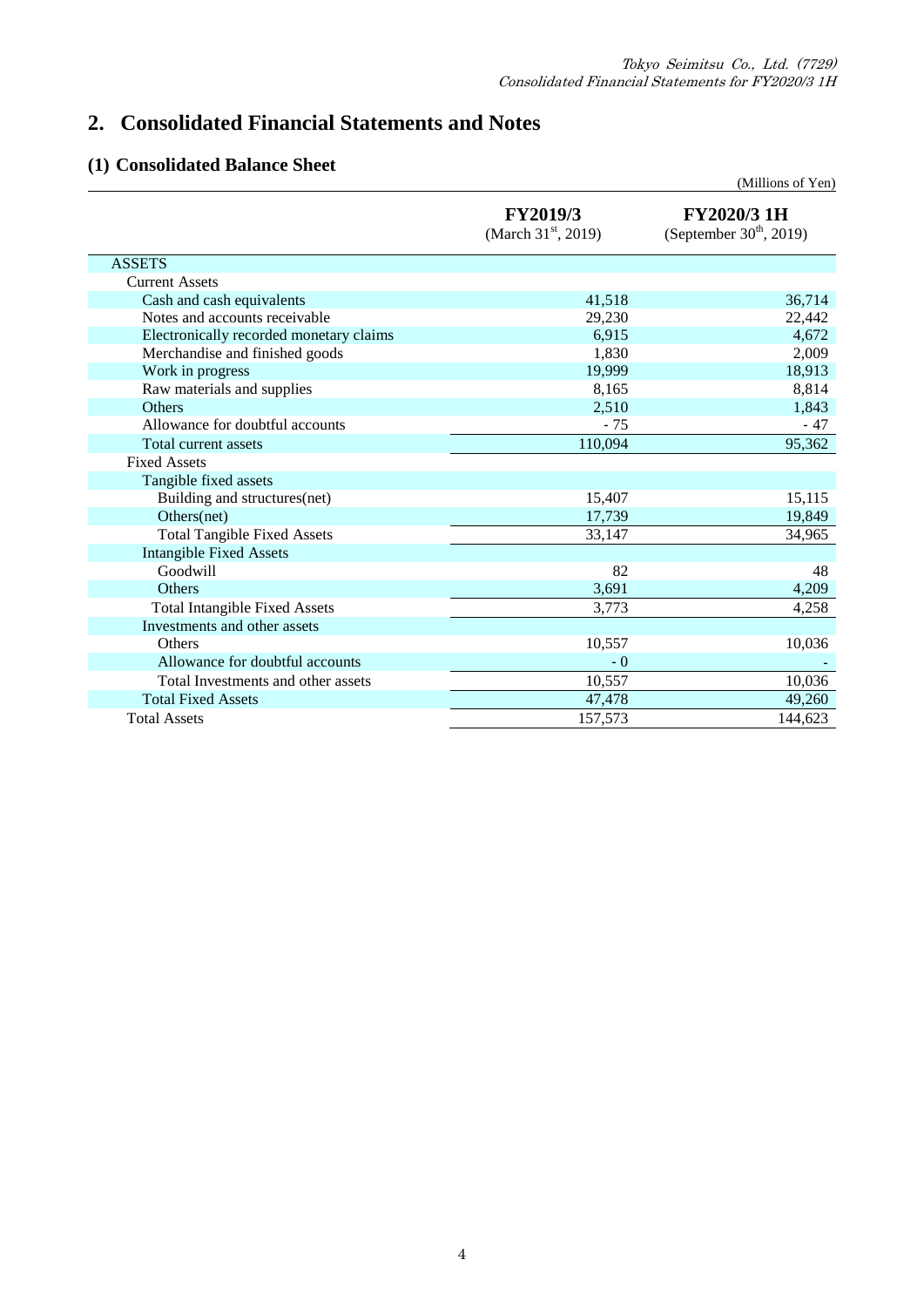Tokyo Seimitsu Co., Ltd. (7729) Consolidated Financial Statements for FY2020/3 1H

(Millions of Yen)

|                                               | <b>FY2019/3</b><br>(March 31 <sup>st</sup> , 2019) | FY2020/3 1H<br>(September 30 <sup>th</sup> , 2019) |
|-----------------------------------------------|----------------------------------------------------|----------------------------------------------------|
| <b>LIABILITIES</b>                            |                                                    |                                                    |
| <b>Current Liabilities</b>                    |                                                    |                                                    |
| Notes and accounts payable                    | 9,350                                              | 5,985                                              |
| Electronically recorded obligations-operating | 16,977                                             | 9,553                                              |
| Short-term debt                               | 1,300                                              | 1,300                                              |
| Current portion of long-term debt             | 2,000                                              | 2,000                                              |
| Income taxes payable                          | 3,519                                              | 885                                                |
| Reserves                                      | 1,375                                              | 1,338                                              |
| <b>Others</b>                                 | 6,425                                              | 6,569                                              |
| Total current liabilities                     | 40,948                                             | 27,632                                             |
| Long-term Liabilities                         |                                                    |                                                    |
| Long-term debt                                | 8,000                                              | 7,000                                              |
| Allowance for director retirement benefits    | 53                                                 | 55                                                 |
| Net defined benefit liabilities               | 809                                                | 1,047                                              |
| Asset retirement obligations                  | 241                                                | 233                                                |
| Others                                        | 116                                                | 266                                                |
| Total long-term liabilities                   | 9,220                                              | 8,602                                              |
| <b>Total Liabilities</b>                      | 50,169                                             | 36,234                                             |
| <b>NET ASSETS</b>                             |                                                    |                                                    |
| Shareholder's Equity                          |                                                    |                                                    |
| Common stock                                  | 10,591                                             | 10,663                                             |
| Capital surplus                               | 21,608                                             | 21,681                                             |
| Retained earnings                             | 72,200                                             | 73,718                                             |
| Treasury stock                                | $-120$                                             | $-120$                                             |
| Total Shareholder's Equity                    | 104,280                                            | 105,941                                            |
| Accumulated other comprehensive income        |                                                    |                                                    |
| Holding gain or loss in investment            | 868                                                | 451                                                |
| Foreign currency translation adjustment       | 199                                                | 118                                                |
| Remeasurements of defined benefit plans       | 683                                                | 541                                                |
| Total accumulated other comprehensive income  | 1,751                                              | 1,111                                              |
| Share subscription rights                     | 784                                                | 764                                                |
| Non-controlling interests                     | 587                                                | 570                                                |
| <b>Total Net Assets</b>                       | 107,403                                            | 108,388                                            |
| <b>Total Liabilities and Net Assets</b>       | 157,573                                            | 144,623                                            |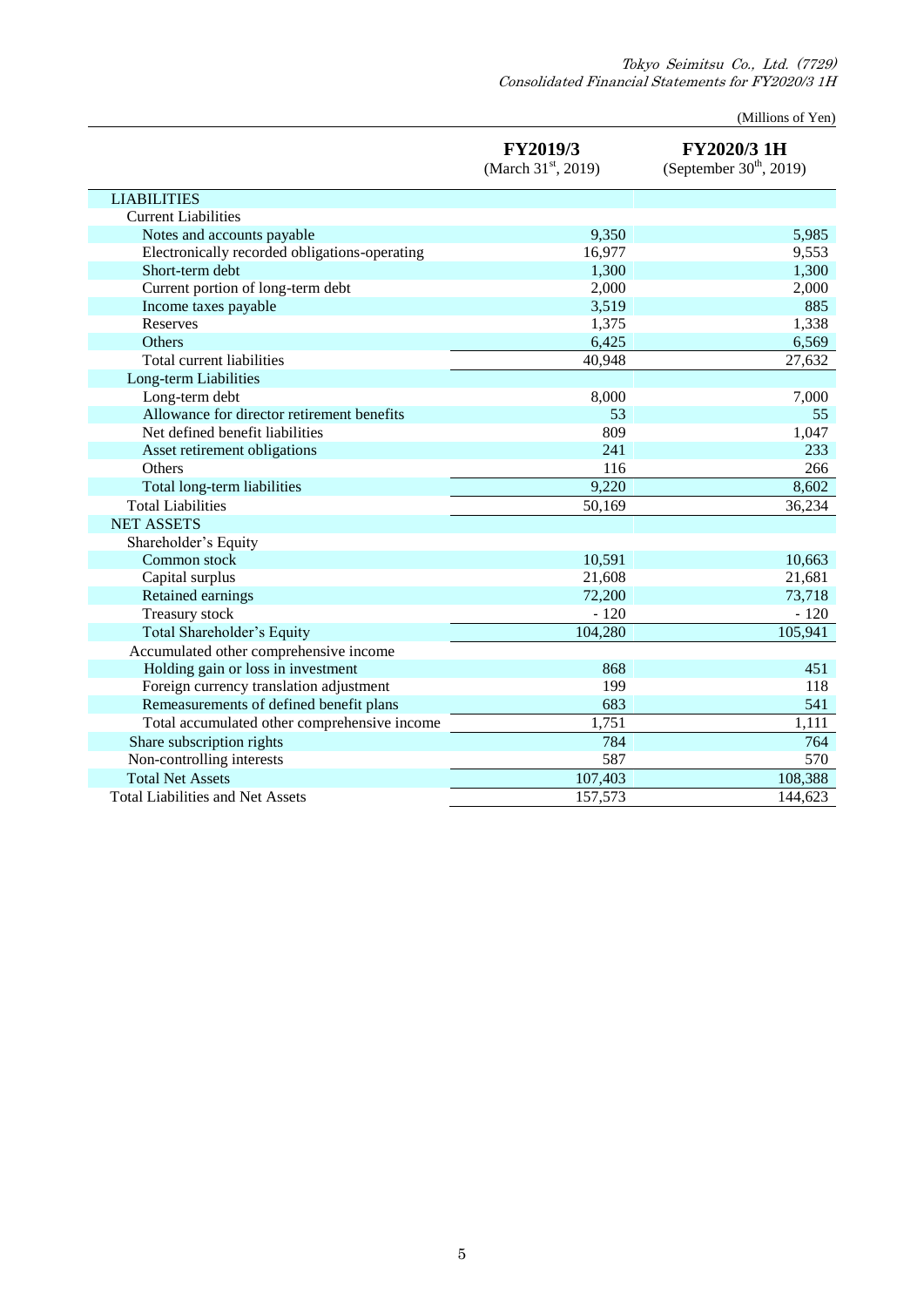## **(2) Consolidated Statements of Income, and Comprehensive Income (Consolidated Statements of Income)**

**(1st half of FY2020/3(April 1 st, 2019 – June 30th, 2019))** 

|                                                        |                          | (Millions of Yen)           |
|--------------------------------------------------------|--------------------------|-----------------------------|
|                                                        | <b>FY2019/3 1H</b>       | FY2020/3 1H                 |
|                                                        | (April 1st , 2018-       | (April $1^{\rm st}$ , 2019- |
|                                                        | September $30th$ , 2018) | September $30th$ , 2019)    |
| <b>Net Sales</b>                                       | 51,194                   | 41,994                      |
| Cost of goods sold                                     | 30,860                   | 25,549                      |
| <b>Gross Profit on Sales</b>                           | 20,333                   | 16,444                      |
| Selling, general and administrative expenses           | 10,083                   | 10,855                      |
| Operating profit (loss)                                | 10,250                   | 5,589                       |
| Non-operating income                                   |                          |                             |
| Interest income                                        | 14                       | 16                          |
| Dividend income                                        | 61                       | 48                          |
| Foreign exchange gains                                 | 351                      | 115                         |
| Others                                                 | 111                      | 29                          |
| Total Non-operating income                             | 538                      | $\overline{210}$            |
| Non-operating expenses                                 |                          |                             |
| Interest expenses                                      | 14                       | 40                          |
| Others                                                 | 8                        | 16                          |
| <b>Total Non-operating expenses</b>                    | 23                       | 57                          |
| Recurring profit (loss)                                | 10,765                   | 5,741                       |
| Extraordinary gains                                    |                          |                             |
| Gain on sales of investment securities                 |                          | 10                          |
| Gain on reversal of subscription rights to shares      | $\overline{2}$           | 2                           |
| Total Extraordinary gains                              | $\overline{2}$           | 12                          |
| <b>Extraordinary losses</b>                            |                          |                             |
| Total extraordinary losses                             | ÷.                       |                             |
| Profit (loss) before income taxes and minority         | 10,768                   | 5,754                       |
| interests                                              |                          |                             |
| Income tax and other taxes                             | 2,864                    | 1,583                       |
| Adjustment on income tax                               | $-17$                    | $-68$                       |
| Total Income tax and others                            | 2,847                    | 1,515                       |
| Protift (loss) before minority interests               | 7,921                    | 4,238                       |
| Net Profit(loss) attributable to minority interests    | 28                       | $-23$                       |
| Net Profit (loss) attributable to Owners of the Parent | 7,892                    | 4,262                       |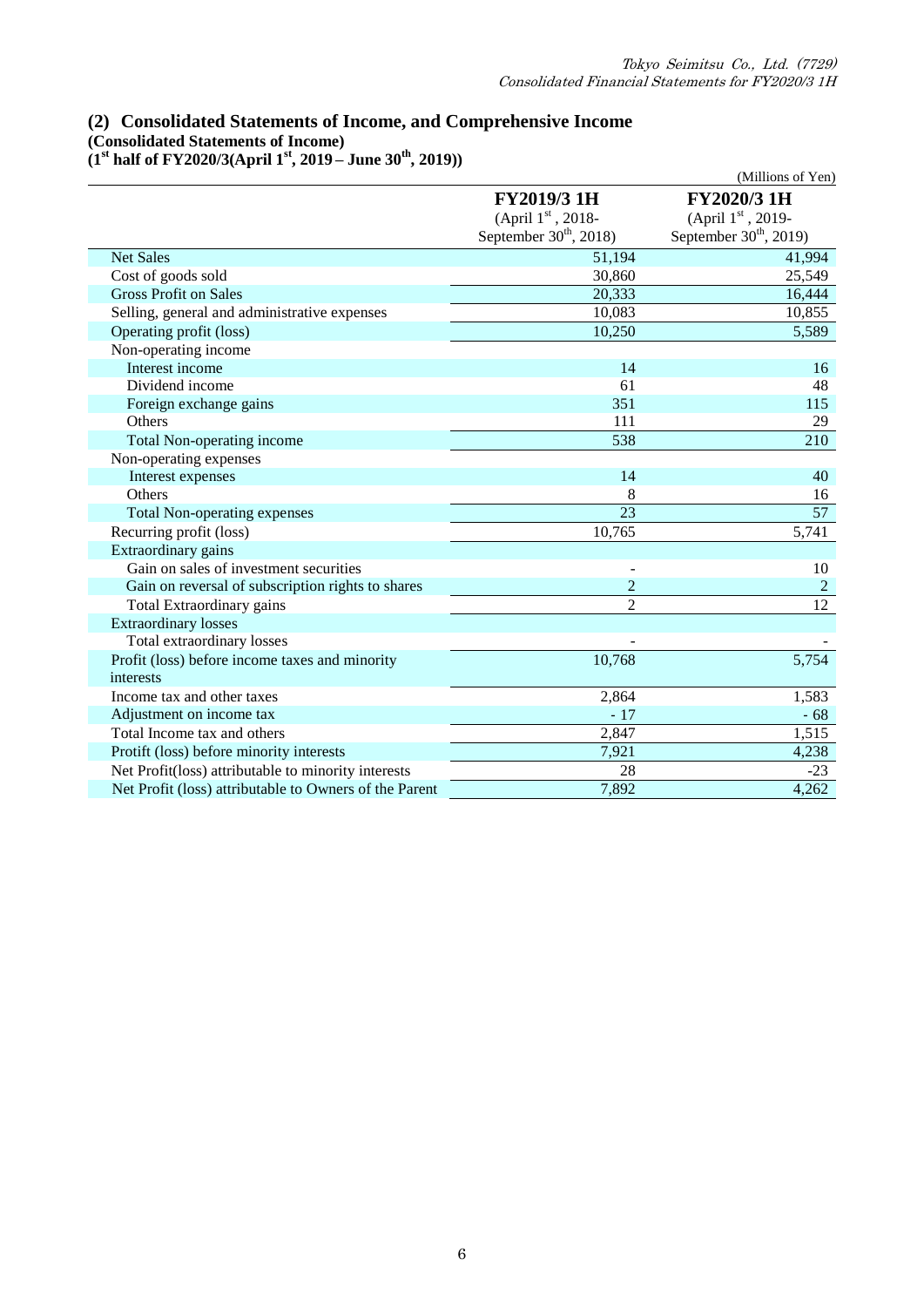### **(Consolidated Statements of Comprehensive Income) (1st half of FY2020/3(April 1st – September 30th, 2019))**

|                                                |                             | (Millions of Yen)        |
|------------------------------------------------|-----------------------------|--------------------------|
|                                                | <b>FY2019/3 1H</b>          | <b>FY2020/3 1H</b>       |
|                                                | (April $1^{\rm st}$ , 2018- | (April $1st$ , 2019-     |
|                                                | September $30th$ , 2018)    | September $30th$ , 2019) |
| Profit (Loss) before minority interests        | 7,921                       | 4,238                    |
| Accumulated other comprehensive income         |                             |                          |
| Holding gain or loss in investment             | $-636$                      | $-416$                   |
| Foreign currency translation adjustment        | $-205$                      | $-78$                    |
| Remeasurements of defined benefit plans        | $-153$                      | $-141$                   |
| Total accumulated other comprehensive income   | $-996$                      | - 636                    |
| Comprehensive Income                           | 6,925                       | 3,601                    |
| (breakdown)                                    |                             |                          |
| Comprehensive income attributable to owners of | 6,898                       | 3,621                    |
| the parent                                     |                             |                          |
| Comprehensive income attributable to           | 26                          | $-20$                    |
| non-controlling interests                      |                             |                          |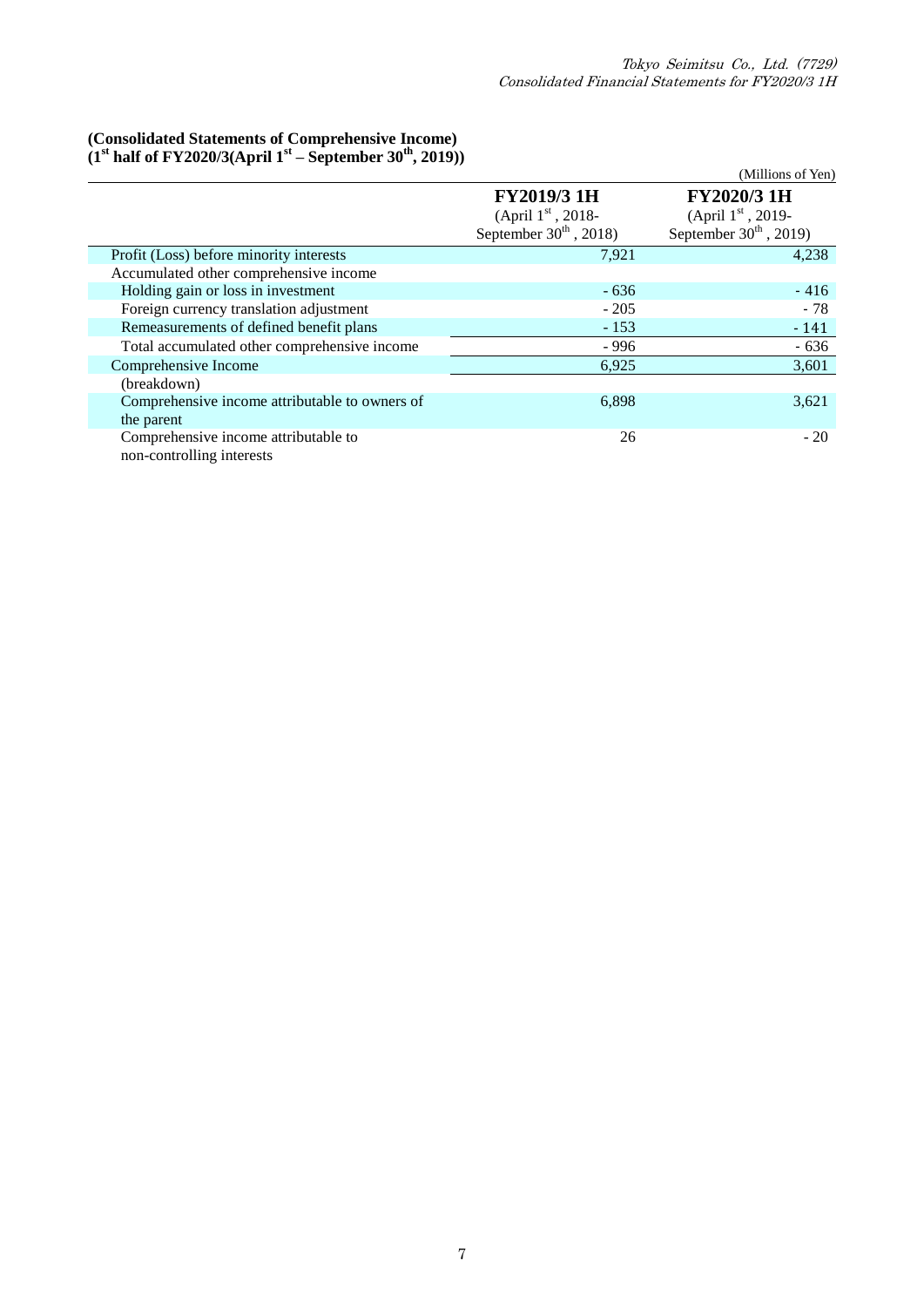# **(3) Consolidated Statements of Cash Flows**

|                                                                      |                                                                     | (Millions of Yen)                                                   |
|----------------------------------------------------------------------|---------------------------------------------------------------------|---------------------------------------------------------------------|
|                                                                      | <b>FY2019/3 1H</b><br>(April 1st, 2018-<br>September $30th$ , 2018) | <b>FY2019/3 1H</b><br>(April 1st, 2018-<br>September $30th$ , 2018) |
| Cash flows from operating activities:                                |                                                                     |                                                                     |
| Profit(loss) before income taxes and minority interests              | 10,768                                                              | 5,754                                                               |
| Depreciation and amortization                                        | 1,259                                                               | 1,633                                                               |
| Amotization of goodwill                                              | 51                                                                  | 34                                                                  |
| Stock related expense                                                | 147                                                                 | 113                                                                 |
| Change in allowance for employee retirement benefits<br>(-:decrease) | $-36$                                                               | 294                                                                 |
| Change in allowance for director retirement benefits<br>(-:decrease) | $-101$                                                              | $\mathbf{1}$                                                        |
| Change in allowance for doubtful accounts (-: decrease)              | $-74$                                                               | - 26                                                                |
| Interest and dividend income                                         | $-75$                                                               | - 64                                                                |
| Interest expense                                                     | 14                                                                  | 40                                                                  |
| Change in trade notes and accounts receivable (-: increase)          | $-968$                                                              | 8.759                                                               |
| Change in inventories (-: increase)                                  | $-2,639$                                                            | 56                                                                  |
| Change in trade notes and accounts payable(-: decrease)              | 3,529                                                               | $-10,596$                                                           |
| Others                                                               | 159                                                                 | 265                                                                 |
| Subtotal                                                             | 12,033                                                              | 6,266                                                               |
| Proceeds from interest and dividend income                           | 75                                                                  | 64                                                                  |
| Payment of interest                                                  | $-14$                                                               | $-42$                                                               |
| Payment/Refund of income taxes (-: payment)                          | $-3,294$                                                            | $-4,131$                                                            |
| Net cash provided by (used in) operating activities                  | 8,800                                                               | 2,157                                                               |
| Cash flows from investing activities:                                |                                                                     |                                                                     |
| Payment for time deposits                                            | $-113$                                                              | $-120$                                                              |
| Proceeds from time deposits                                          | 114                                                                 | 192                                                                 |
| Payment for purchase of tangible fixed assets                        | $-2,024$                                                            | $-2,240$                                                            |
| Proceeds from sales of tangible fixed assets                         | 7                                                                   | 8                                                                   |
| Payment for purchase of intangible fixed assets                      | $-586$                                                              | $-749$                                                              |
| Payment for purchase of investment securities                        | $-98$                                                               | $-49$                                                               |
| Proceeds from sales of investment securities                         | $\overline{a}$                                                      | 41                                                                  |
| Payment for purchase of investments in capital of subsidiaries       | $-10$                                                               | $-31$                                                               |
| Proceeds from collection of loans receivable                         | $\mathbf{1}$                                                        | $\mathbf{1}$                                                        |
| Payment for lease and guarantee deposits                             | $-311$                                                              | $-7$                                                                |
| Proceeds from collection of lease and guarantee deposits             | 3                                                                   | 166                                                                 |
| Net cash provided by (used in) investing activities                  | $-3,018$                                                            | $-2,789$                                                            |
| Cash flows from financing activities:                                |                                                                     |                                                                     |
| Repayment of long-term debt                                          |                                                                     | $-1,000$                                                            |
| Repayment of lease liability                                         | $-14$                                                               | $-56$                                                               |
| Proceeds from exercise of stock options                              | 41                                                                  | 13                                                                  |
| Dividend payments                                                    | $-2,118$                                                            | $-2,743$                                                            |
| Others                                                               | $-1$                                                                | $-0$                                                                |
| Net cash provided by (used in) financing activities                  | $-2,091$                                                            | $-3,786$                                                            |
| Effect of exchange rate changes on cash and cash equivalents         | 37                                                                  | $-297$                                                              |
| Net increase/decrease in cash and cash equivalents (-: decrease)     | 3,727                                                               | $-4,715$                                                            |
| Cash and cash equivalents at beginning of year                       | 37,090                                                              | 41,290                                                              |
| Cash and cash equivalents at end of year                             | 40,817                                                              | 36,574                                                              |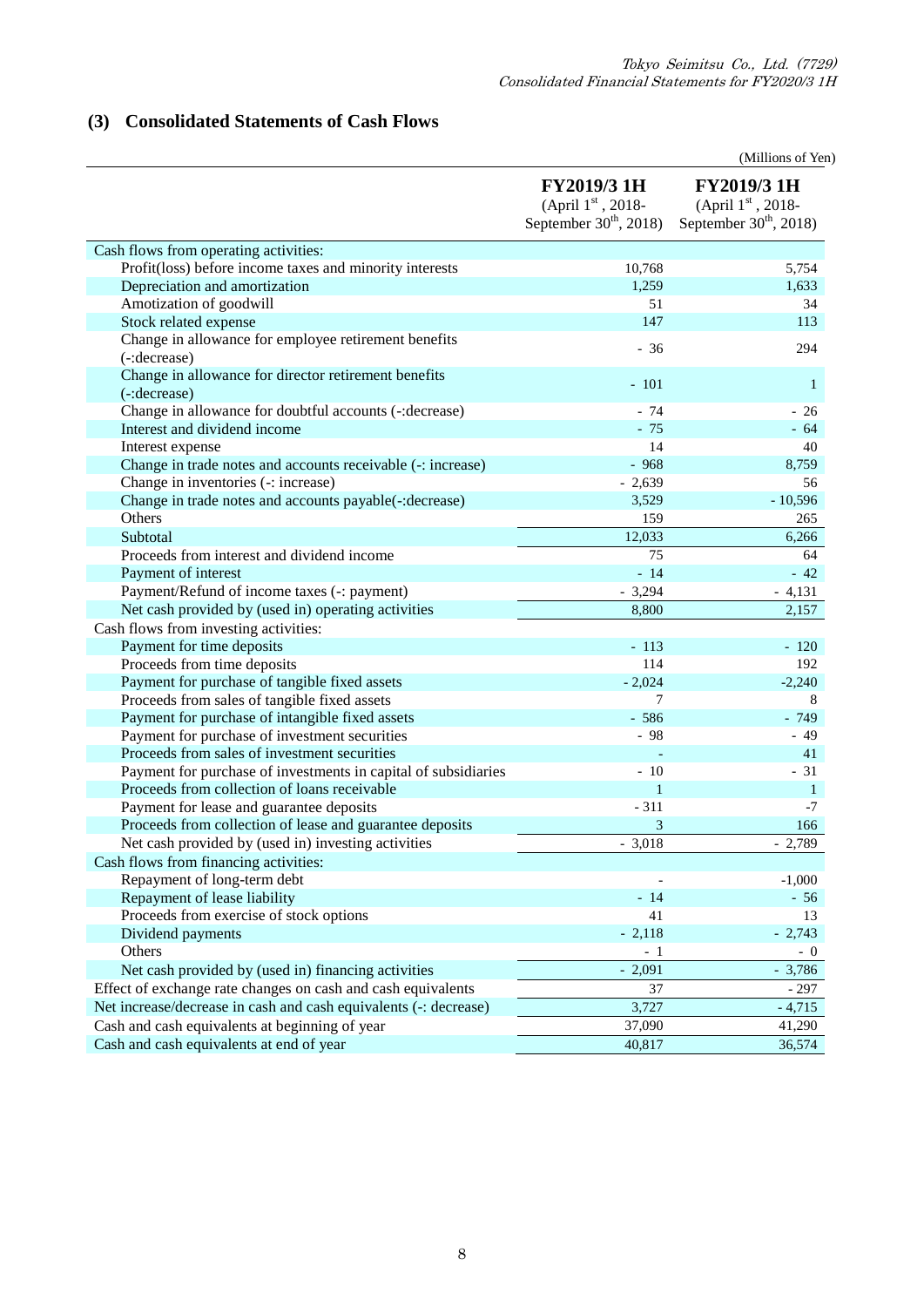## **(4) Notes**

**(Note on Assumptions for Going Concern)**

Not applicable.

## **(Significant Changes in Shareholder's Equity)**

Not applicable.

## **(Changes in Accounting Principles)**

Change in measurement of Inventories

Upon the launch of the Company's new enterprise system from the beginning of the  $1<sup>st</sup>$  quarter of FY2020/3 and considering appropriate evaluation of Inventories and Periodic Profit and Loss accounting, inventories (exclude Work in progress) of the Company once was stated at cost determined by the first-in, first-out method has been changed to weighted average method.

Note that reevaluation of the Inventories for the previous fiscal years and a retroactive impact calculation are practially unavailable, therefore, the book value of the inventory as at the end of the FY2019/3 has been applied as an opening amount for  $1<sup>st</sup>$  quarter of FY2020/3.

As a result, there is minimum impact to Quarterly Consolidated Financial Statement for the 1<sup>st</sup> half of FY2020/3.

Application of IFRS standard 16 Leases

The subsidiary companies that apply International Financial Reporting Standards (hereinafter referred to as IFRS) apply IFRS standard 16 Leases (IFRS 16) from the beginning of the 1<sup>st</sup> quarter of FY2020/3. Therefore, a leesee shall measure all assets and liabilities arising from a lease as assets or liabilities of the Balance sheet. In addition, as transitional measures, a retroactive impact from applying IFRS 16 has been recognized at the beginning date of the fiscal term. As a result, there is minimum impact to Quarterly Consolidated Financial Statement for the 1<sup>st</sup> half of FY2020/3.

## **(Segment Information and others)**

## **1. 1 st half of FY2019/3 (April 1 st, 2018 – September 30th, 2018)**

## a) Sales and Profit (or loss) information of 1<sup>st</sup> half of FY2019/3 per each reportable segment

|                                |                            |                        |                          | (Millions of yen)     |
|--------------------------------|----------------------------|------------------------|--------------------------|-----------------------|
|                                | <b>Reportable Segments</b> |                        |                          |                       |
|                                | <b>SPE</b>                 | Metrology<br>Equipment | Total                    | Consolidated<br>Total |
| <b>Sales</b>                   |                            |                        |                          |                       |
| Sales to third party:          | 35,818                     | 15,375                 | 51,194                   | 51,194                |
| Intersegment sales to transfer | $\overline{\phantom{a}}$   | -                      | $\overline{\phantom{a}}$ |                       |
| Total                          | 35,818                     | 15,375                 | 51,194                   | 51,194                |
| Segment Profit                 | 6,845                      | 3,405                  | 10,250                   | 10,250                |

Note) Total Segment profit of reportable segments equals Operating Income of Consolidated Financial **Statement**